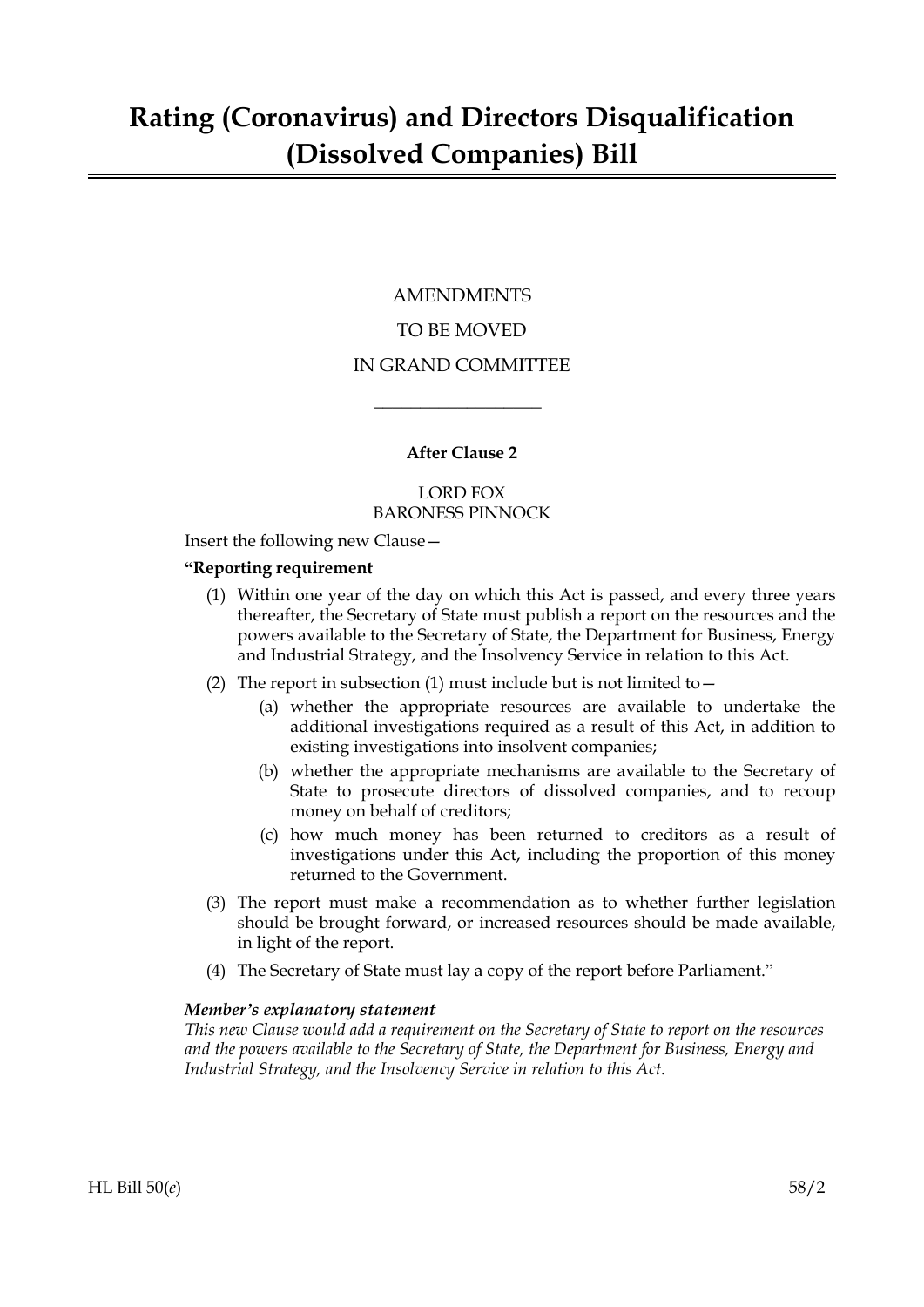#### **After Clause 3**

#### BARONESS BLAKE OF LEEDS

Insert the following new Clause—

#### **"Impact on Insolvency Service finances**

Within one month of this Act being passed, the Secretary of State must make a statement on the impact of this Act on the financial situation of the Insolvency Service."

#### *Member's explanatory statement*

*This amendment would place an obligation on the Secretary of State to make a statement on the impact of this Act on the financial situation of the Insolvency Service.*

Insert the following new Clause—

#### **"Impact on local authority finances and advice given**

Within one month of this Act being passed, the Secretary of State must make a statement on—

- (a) the impact of this Act on local authority finances, and
- (b) advice given to local authorities in relation to the implementation of this Act"

#### *Member's explanatory statement*

*This amendment would place an obligation on the Secretary of State to make a statement on the impact of this Act on local authority finances and advice given to local authorities.*

Insert the following new Clause—

#### **"Duty to establish inquiry into unlawful behaviours in relation to dissolved companies**

The Secretary of State must, within one month of this Act being passed, cause an inquiry to be held under the Inquiries Act 2005 into potential unlawful behaviours by former directors of dissolved companies, including in relation to any professional advice they commission."

#### *Member's explanatory statement*

*This amendment would legislate for an inquiry into potential unlawful behaviours by former directors of dissolved companies.*